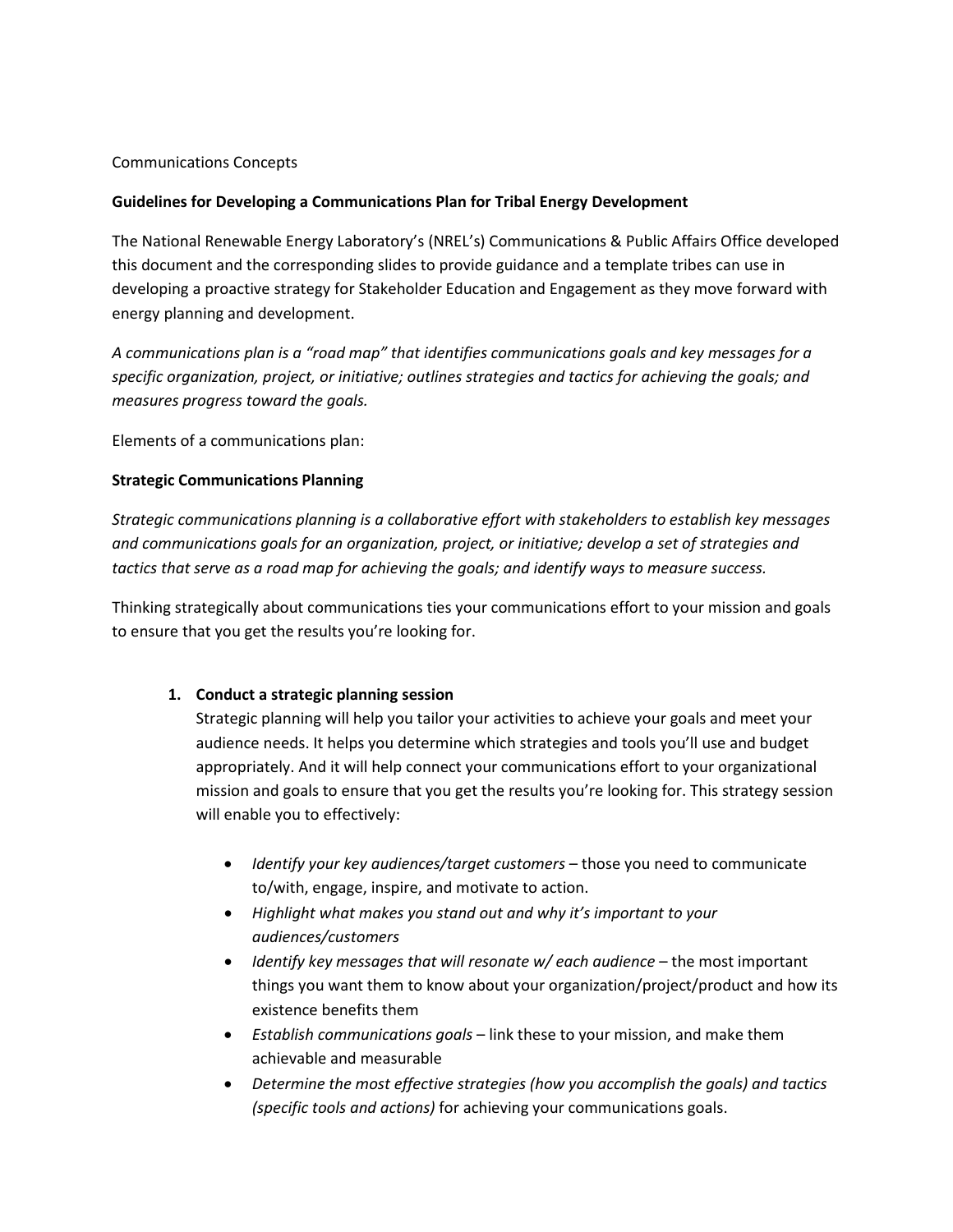## **2. Research**

This is critical: You need this to get a clear picture of who you are, where you want to go, what you want to accomplish. It also helps you understand who your audiences are and the landscape in which you operate.

Research can consist of surveys, focus groups, and audience interviews.

Once you've completed your research, you should be able to answer these questions:

- Do you know your mission and goals?
- Are your communications goals and strategies aligned w/ your organizational goals?
- Who are your key audiences?
- What marketing and communications tools work best for those you seek to communicate with/engage/inspire/motivate?
- What does your current communications effort look like, and where are the holes?
- Do you have the resources and budget to carry out your communications effort?

## **3. Develop an Elevator Speech or About Statement**

This is the story of your organization told in a concise and compelling way. It's a short description of what you do and why it's important. You should be able to deliver it in 30 seconds or less. It should say a lot in as few words as possible. It provides an overview of the organization and its programs/services in a way that captivates the listener and makes them want to know more — and do more. Incorporating stats and stories can strengthen it. Often it includes a specific call to action.

#### **4. Develop Key Messages**

Your key messages frame the conversation about who you are and why you exist. They convey the key points you want to make consistently every time you talk to your key audiences. And they always tie back to your brand and reinforce it. These are big, bold benefits-driven statements that grab people's attention and explain why they should care.

# *Well-crafted messaging takes time. Brand strategists at big agencies spend weeks or months developing key messages, which lay the foundation for creative teams to find clever and compelling ways to express them.*

Key messages highlight your unique benefits and move or motivate your audiences. They are:

- Informative conveying what you want people to know or understand
- Compelling and engaging designed to influence what people think and say about you, and inspire or motivate them to do what you want them to do
- Concise using simple, straightforward language that's believable and authentic—and easy to recall and repeat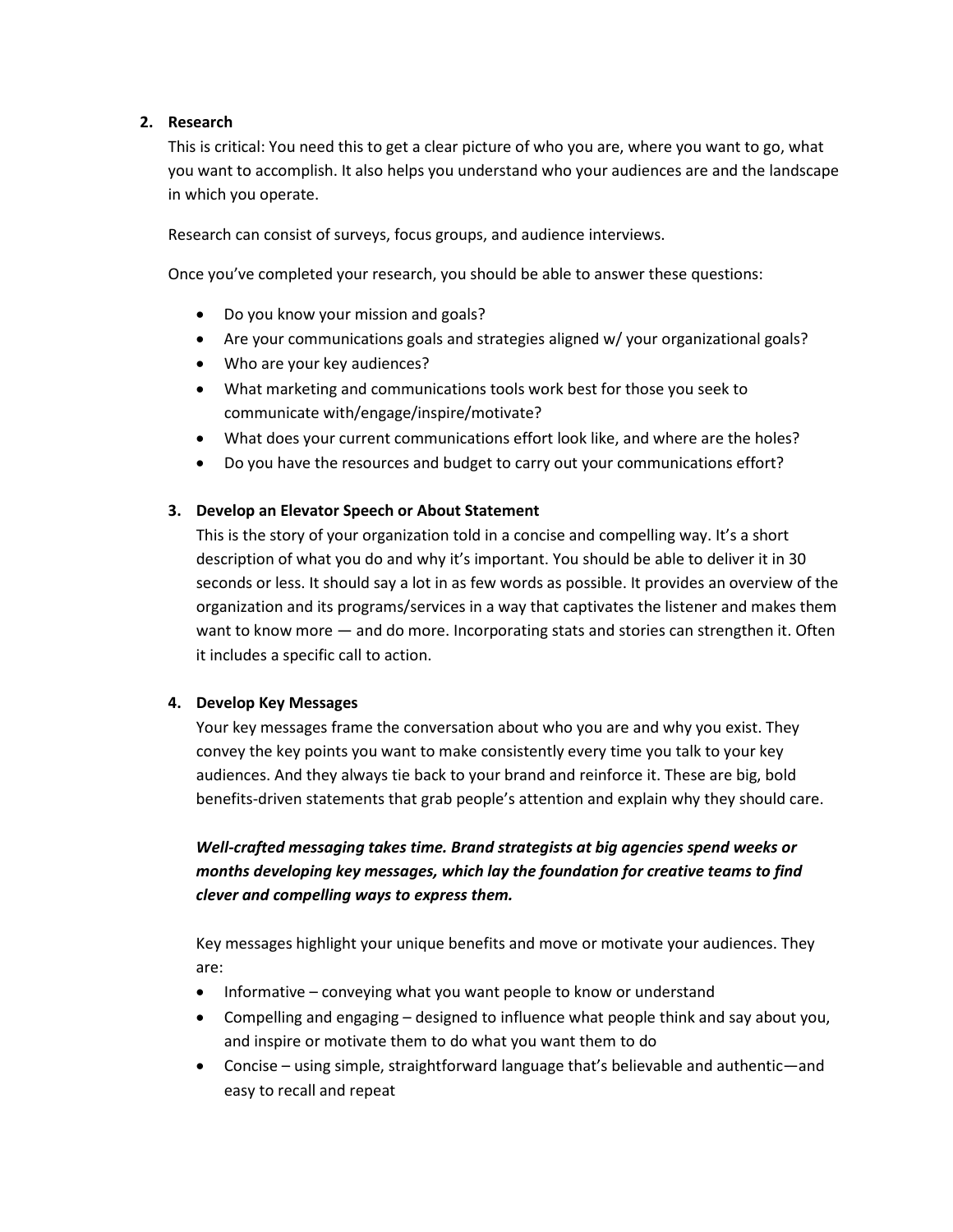- Consistent Everyone involved in your organization/project/business should deliver these same messages so you're speaking in a unified voice about who you are and why you're relevant to your key audiences. The key messages should all reflect your brand, and using them consistently is how you establish and reinforce your brand
- Targeted In addition your core messages (ideally 1-3, and no more than 5), you will need messages tailored to communicate with specific audiences in a way that resonates with them because it addresses their needs and unique perspective

Key messages provide value to the organization/project/business by helping you:

- Prioritize and crystallize the most important information about your mission, purpose, goals, services, and offerings
- Set your organization apart from the "competition"
- Stay on point and focused when engaging with key audiences
- Communicate consistently and accurately
- **5) Establish communications goals and strategies/tactics for achieving them**

A communications plan is comprised of your communications goals, strategies, and tactics.

- Goals are *what* you want your communications effort to accomplish and are tied to your organizational goals (e.g., establish an interactive dialogue between the organization and key audiences).
- Strategies are *how* you accomplish the goals (e.g., social media).
- Tactics are *specific tools or actions* that carry out the strategies (e.g., Blog, Facebook, Twitter).

#### **Brand**

Establishing or reinforcing a brand is another example of a communications goal. It aligns with and supports the organization's mission and goals.

- This is your identity; it's what makes your tribe, Native corporation, initiative, program, or project unique. It's comprised of:
	- o *Your purpose:* What you do, why you exist strategically. This is a foundation upon which you can build focused goals.
	- o *Your attributes/traits:* Your personality. An expression of your core values and the relationships you have with your stakeholders or customers
	- o *Your promise:* The emotional part of your brand purpose the strengths you bring to the table and the benefits you deliver. This is what establishes and maintains confidence in your organization/project/business.
- The brand is the most important tool you have to build confidence in your organization/project/business, which starts from within. To build a strong